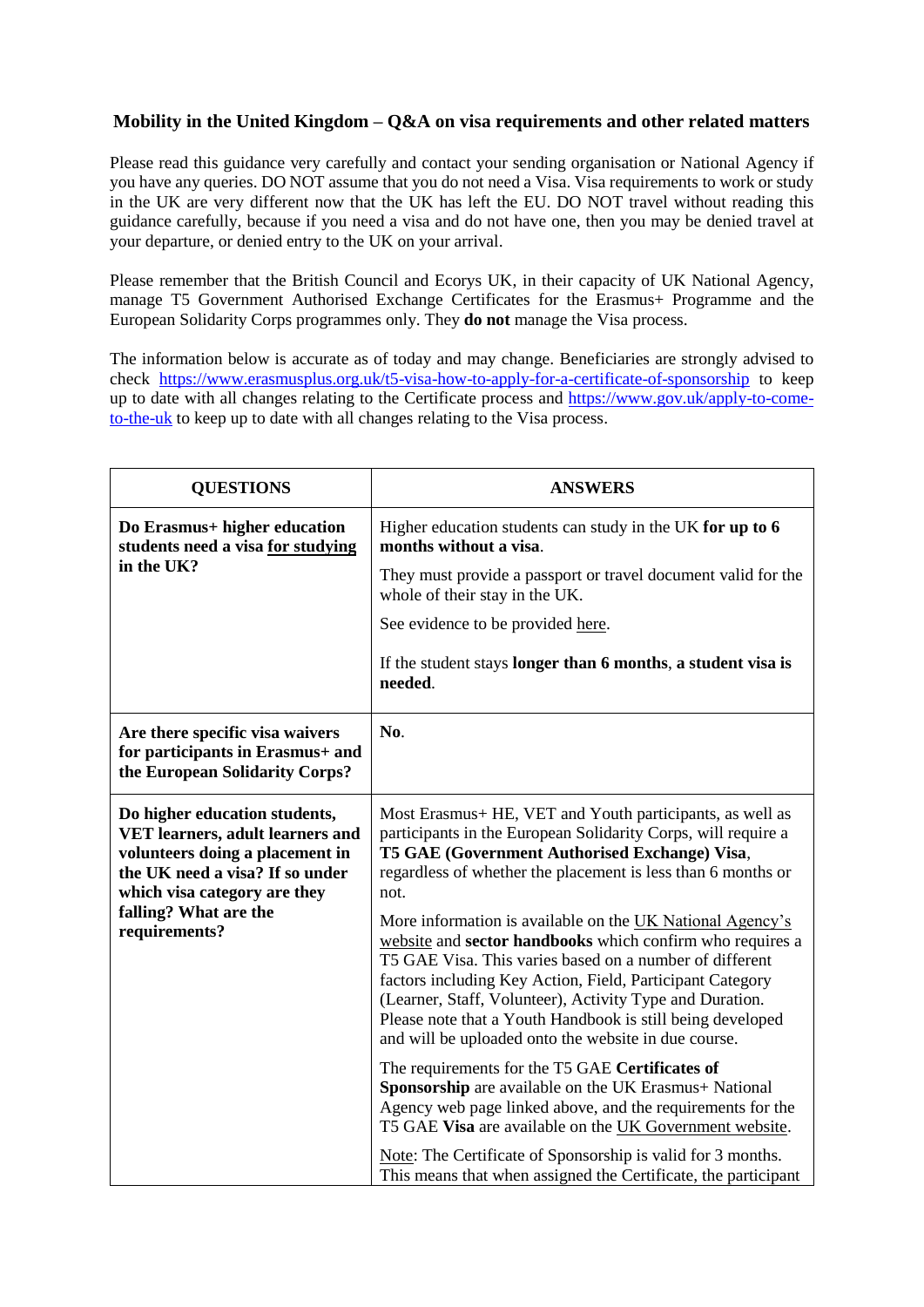|                                                                                                                                                                                                  | must apply for their Visa within 3 months whilst the<br>Certificate is still valid.                                                                                                                                                                                                                                                                                                                           |
|--------------------------------------------------------------------------------------------------------------------------------------------------------------------------------------------------|---------------------------------------------------------------------------------------------------------------------------------------------------------------------------------------------------------------------------------------------------------------------------------------------------------------------------------------------------------------------------------------------------------------|
| Are students, VET learners and<br>volunteers able/eligible to<br>undertake an unpaid internship?                                                                                                 | Students, VET learners and volunteers are able/eligible to<br>undertake an unpaid internship under Erasmus+ T5 GAE.                                                                                                                                                                                                                                                                                           |
|                                                                                                                                                                                                  | Please refer to the UK National Agency's T5 web page,<br>which confirms what type of Visa Students, Learners and<br>Volunteers require, dependent on the Key Action, Field,<br>Duration and their Activity Type.                                                                                                                                                                                              |
| Do Erasmus+ participants<br>applying to T5 GAE visa<br>(working experience) have to pay<br>a fee of £244 to apply for a visa?                                                                    | Yes, Erasmus+ participants have to pay the fee of £244,<br>subject to the reduction below. This fee is set by the UK<br>Government.<br>Visa costs may be covered by the Erasmus+ funds, subject to                                                                                                                                                                                                            |
|                                                                                                                                                                                                  | the agreement of the relevant National Agency.                                                                                                                                                                                                                                                                                                                                                                |
| Do higher education students,<br>VET learners, adult learners and<br>volunteers doing a placement in<br>the UK have to show evidence of<br>having $£1000,00+$ in their<br>personal bank account? | If approved for a T5 GAE Certificate of Sponsorship, the UK<br>National Agency will provide them with a letter of Certified<br>Maintenance as part of their Certificate, which will confirm<br>the value of the participant's grant. No further evidence<br>should be required.                                                                                                                               |
|                                                                                                                                                                                                  | However, the UK National Agency can only advise in<br>relation to issuing Certificates of Sponsorship for T5 GAE.<br>They do not issue Visas. It is advised that all applicants<br>should familiarise with and re-check all guidance in relation<br>to their Visa on<br>https://www.gov.uk/government/organisations/uk-visas-and-<br>immigration or check if they need one on the UK<br>Government's website. |
| Will the Healthcare surcharge<br>apply to Erasmus+ participants?                                                                                                                                 | Each Erasmus+ participant should complete the<br>questionnaire below to establish whether they need to pay<br>the Healthcare surcharge https://www.immigration-health-<br>surcharge.service.gov.uk/checker/type                                                                                                                                                                                               |
| When should you apply for a<br>Certificate and when can you<br>expect to get your Visa?                                                                                                          | <b>Higher Education, Strategic partnerships for Youth</b><br>(KA205), Dialogue between young people and policy<br>makers (KA347) and European Solidarity Corps<br>(managed by the British Council in their capacity of National<br>Agency):                                                                                                                                                                   |
|                                                                                                                                                                                                  | It can take up to 5 weeks to issue a Certificate of<br>Sponsorship, after which the participant has to apply for the<br>visa. The Home Office advises a Visa turnaround of 3 weeks.<br>Provided all information submitted to the British Council and<br>Home Office is timely and correct, you can expect the total<br>turnaround time from Certificate application to Visa approval<br>to be 8 weeks.        |
|                                                                                                                                                                                                  | <b>Vocational Education and Training, Youth mobility</b><br>(KA105) and Adult Education (managed by Ecorys in their<br>capacity of National Agency):                                                                                                                                                                                                                                                          |
|                                                                                                                                                                                                  | Certificate applications must be submitted 8 weeks before the<br>placement start date. The Home Office advises a Visa                                                                                                                                                                                                                                                                                         |